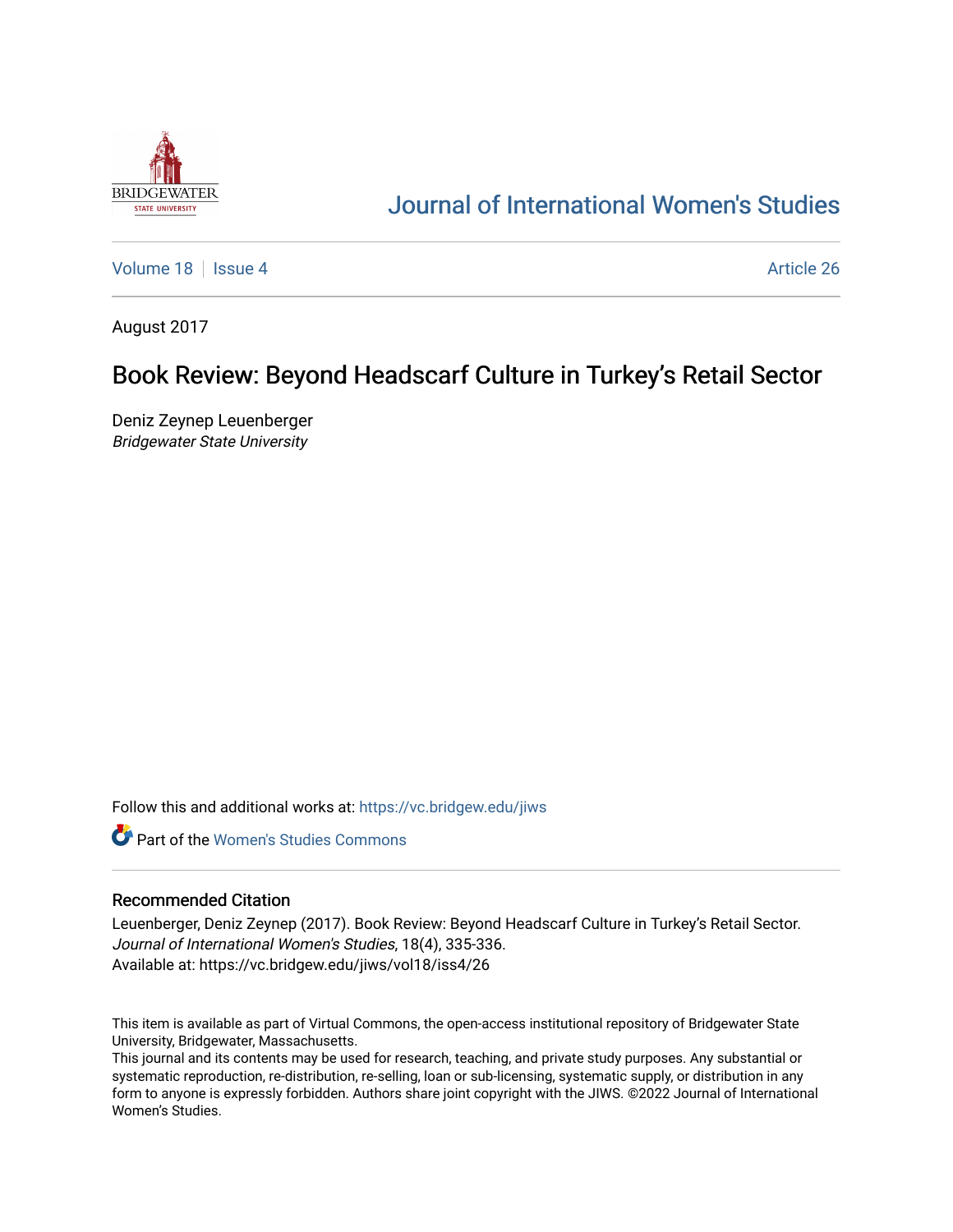#### Leuenberger: Book Review

This journal and its contents may be used for research, teaching and private study purposes. Any substantial or systematic reproduction, re-distribution, re-selling, loan or sub-licensing, systematic supply or distribution in any form to anyone is expressly forbidden. ©2017 Journal of International Women's Studies.

### *Beyond Headscarf Culture in Turkey's Retail Sector***, Feyda Sayan-Cengiz, Palgrave MacMillan City: New York, 2016. Total Number of Pages: 1-192, Illustrations: No Photographs: No Appendix: Yes. Price Hardcover: \$95.00**

Reviewed by Deniz Zeynep Leuenberger<sup>[1](#page-1-0)</sup>

The history of the headscarf in Turkey has been a complex one, with social, economic, and political impacts over centuries. As the wearing of the headscarf has experienced additional focus around the world, the lessons of the Turkish experience deserve increased consideration. That experience has been outlined in the *Beyond Headscarf Culture in Turkey's Retail Sector* with an emphasis on scholarly works that follow the headscarf through changes in Turkish politics*.*

The book has added another, previously unstudied, dimension to that important history. In addition to a careful literature review, this work provides a study of the economic and social impacts of the headscarf in small to large retail sectors, drawing out the evolving consequences for women who wear the hijab in urban settings. Interviews conducted with women in the retail sector provide deep insight into their motivations, understandings, and expectations. What we find is that there are significant implications for educational and economic access based on wearing or not wearing a veil in Turkey, with potential lessons in other national settings.

The discussion of the role of the headscarf in the retail sector builds on the longer history of political transformation in Turkey, with the pendulum swinging back and forth on the implications of wearing the scarf (p. 9). With the founding of the Republic of Turkey in 1923, the shift away from veiling was one of the dramatic changes under a new, secular system. The secular government eliminated the wearing of the headscarf by women in government positions. This Kemalist project seeks to exclude Islamic cultural difference from the public sphere and promotes a uniform identify for the "Turkish citizen". The homogenization is symbolized and measured by the wearing of the headscarf (pp. 4, 40, & 46). More recently, a decree has allowed hijab and headscarves in public institutions, although the law continues to support the ban. As recently as February of 2017, female army officers were given permission to wear the headscarf for the first time. The entire history is marked by unequal access to resources and to career opportunities, and varying expectations tied to wearing or not wearing the scarf. The history is marked with a distinction between "secular" and "Islamic" women, defined largely by the choice to wear or not wear hijab (p.4). These differences place behavioral, religious, and cultural expectations for women, many of which are introduced and explored in this work.

*Beyond Headscarf Culture in Turkey's Retail Sector Beyond Headscarf Culture in Turkey's Retail Sector* explores the negotiations tied to the headscarf for women from the lower-middle class and for non-university educated women, wherein previous studies were on urban, college educated women (pp. 6, 69). The study focuses on retail saleswomen in five urban centers in Istanbul, Ankara, Denizli, Gaziantep, and Kayseri. It considers the negotiations tied to patriarchy and democracy as religion moves to a more central place in social science research in Turkey, asking "how far social justice and diversity can prosper in a liberal democracy" (pp. 7, 25, & 27).

l

1

335

<span id="page-1-0"></span><sup>&</sup>lt;sup>1</sup> Chief of Staff and Interim Vice President for External Affairs, Professor; Contact Details: Bridgewater State University, 131 Summer St., Bridgewater, MA 02325 E-mail: [dleuenberger@bridgew.edu](mailto:dleuenberger@bridgew.edu)